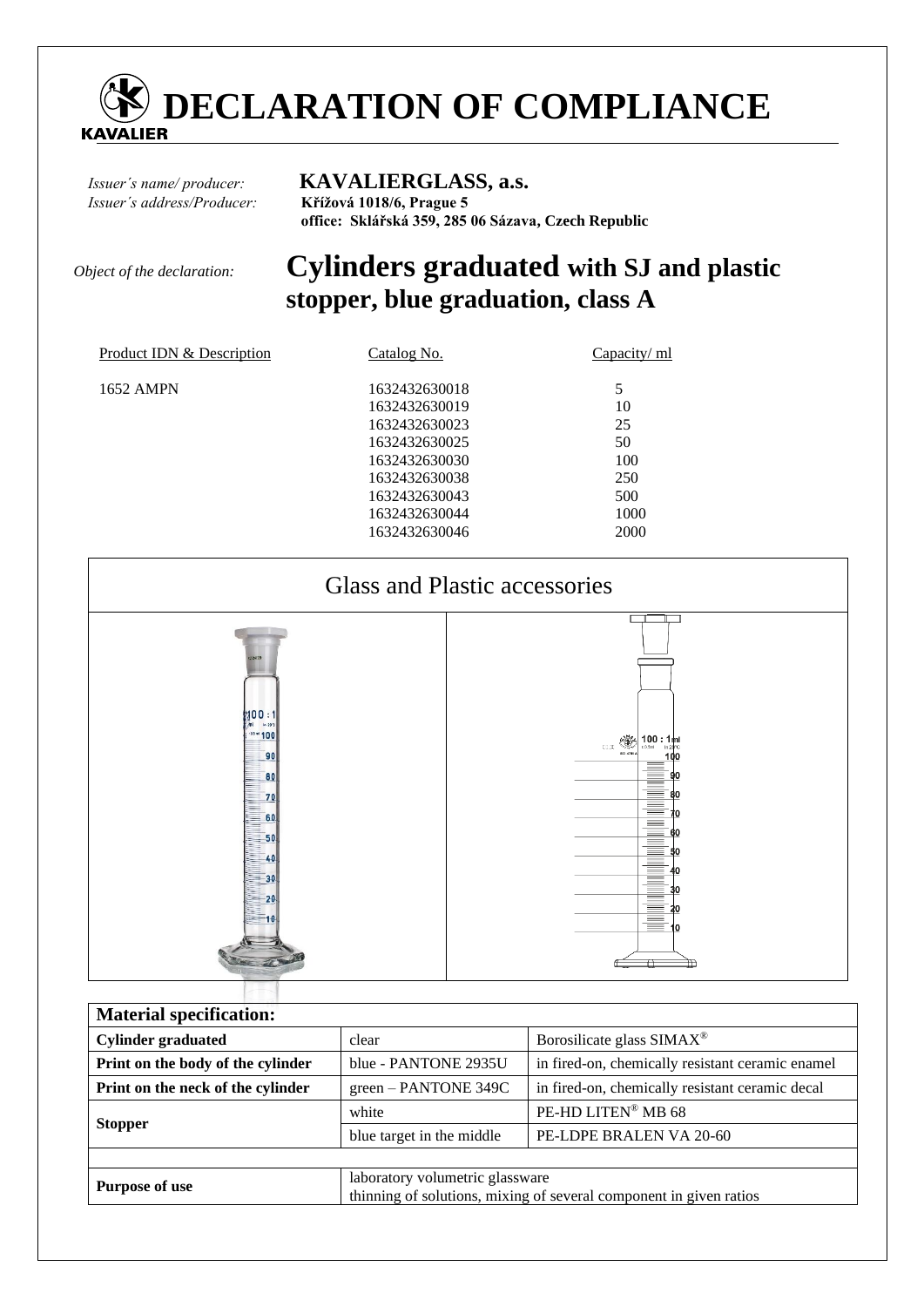## **The object of the certificate described above is in conformity with the requirements of the following standards and regulations:**

### **Glass characteristics:**

- ISO 3585 Borosilicate glass 3.3 Properties.
	- Chemical durability (art. 4.1, 4.2, 4.3, 4.4)
	- Physical properties (art. 5.1, 5.2, 5.3, 5.4, 5.5, 5.6)
- ISO 4788 Laboratory glassware Graduated measuring cylinders
	- Maximum permissible errors in capacity fulfill the values specified in Table 1/ISO 4788. These errors represent the maximum permissible error at any point on the scale.

#### Table 1 – ISO 4788

| <b>Class A, Certified Graduated Cylinder</b> |                           |                        |  |  |  |
|----------------------------------------------|---------------------------|------------------------|--|--|--|
| <b>Nominal capacity [ml]</b>                 | Accuracy limits $[\pm m]$ | <b>Stopper size NS</b> |  |  |  |
| 5                                            | 0,05                      | 10/19                  |  |  |  |
| 10                                           | 0.01                      | 10/19                  |  |  |  |
| 25                                           | 0,25                      | 14/23                  |  |  |  |
| 50                                           | 0,50                      | 19/26                  |  |  |  |
| 100                                          | 0,50                      | 24/29                  |  |  |  |
| 250                                          | 1,00                      | 29/32                  |  |  |  |
| 500                                          | 2,50                      | 34/35                  |  |  |  |
| 1000                                         | 5,00                      | 45/40                  |  |  |  |
| 2000                                         | 10,00                     | 45/40                  |  |  |  |

**No heavy metals (lead, cadmium, mercury and hexavalent chromium):** 

- **Regulation (EC) No. 987/2008 of 8 October 2008 amending Regulation (EC) No. 1907/2006 – REACH as regards Annexes IV and V – glass was exempted from the obligation to register.**
- **Directive 2011/65/EC (RoHS II), amended by 2015/863/EC, on the restriction of the use of certain hazardous substances in electrical and electronic equipment, Annex II - extension of limitation regarding 4 additional substances.**
- **Directive 2012/19/EU of European Parliament and of the Council of 4th July 2012 on waste electrical and electronic equipment (WEEE)**

**Chemical characteristics (acc. to Regulation No 1907/2006/EC):**

| Composition: | CAS No.              | <b>EINECS No.</b> | Component:              | <b>Concentration /Percent:</b> |
|--------------|----------------------|-------------------|-------------------------|--------------------------------|
|              | 65997-17-3 266-046-0 |                   | Glass, oxide, chemicals | 100%                           |